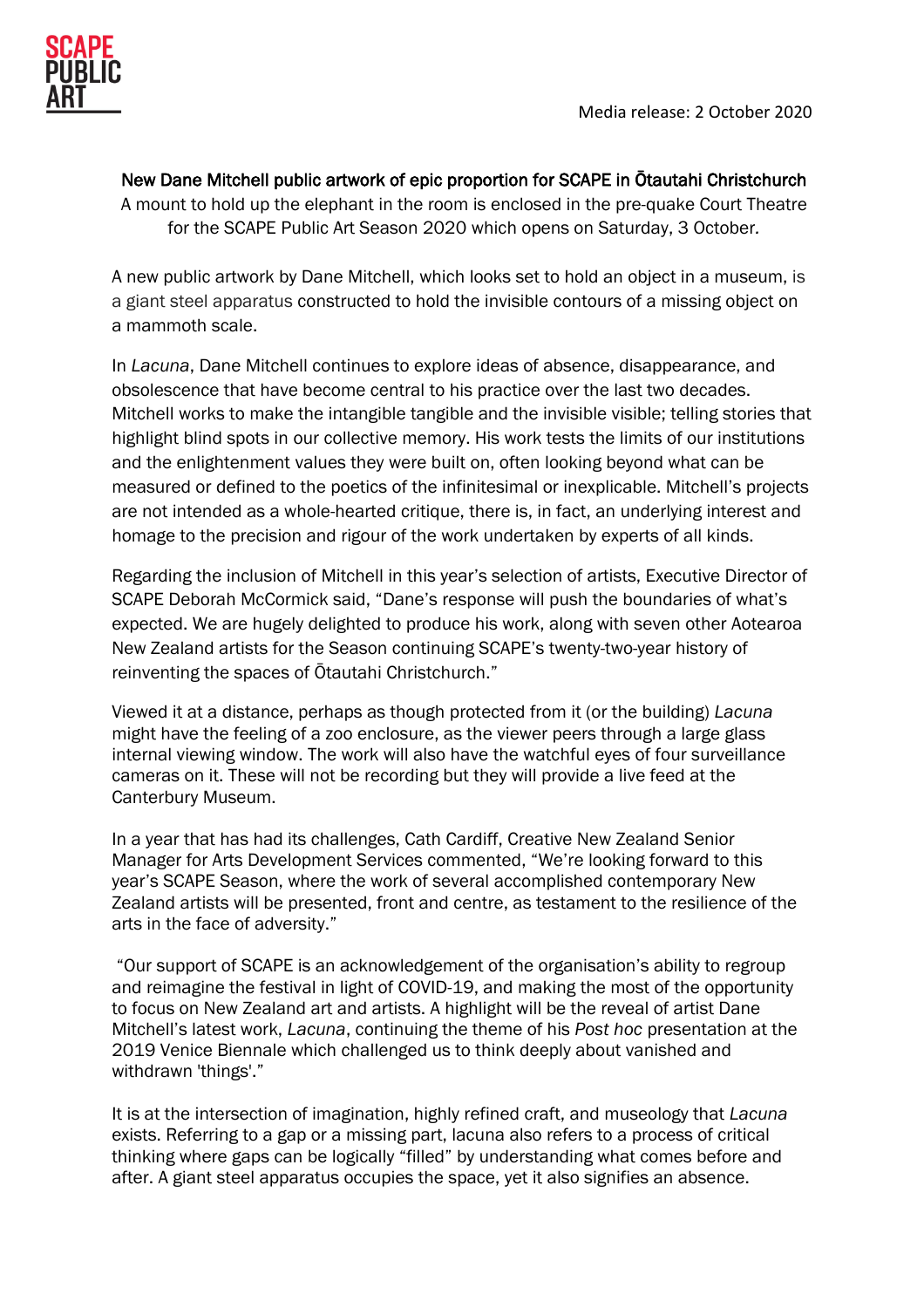In relation to SCAPE Public Art Season 2020, Secrets and Lies, *Lacuna* brings the back of the museum—the store, the workshop, the things we are not usually privy to—into the foreground. It suggests that the front-facing work of the museum, creating environments and manipulating material in order to convince audiences of a certain point of view is built on the shifting and subjective values and beliefs of the people who occupy them and therefore, like its cousins the art gallery and the library, is an open book, rather than a concrete monolith.

Situated in the former engineering school of the University of Canterbury—which then became the pre-quake Court Theatre - *Lacuna* and its environment will be surveilled and transmitted into the Canterbury Museum creating a closed museological feedback loop that visitors inside the museum can use to look out into other more uncertain spaces.

ENDS

# About the artist

Dane Mitchell (1976, Tāmaki Makaurau Auckland) was Aotearoa New Zealand's representative for the 58th Venice Biennale in 2019. He has presented solo exhibitions both nationally and internationally in Germany, France, Japan, Brazil, The Netherlands, Switzerland, Hong Kong, Australia, United States and New Zealand.

He has participated in a number of biennales, including Bangkok Biennale 2020, Thailand; Biennale of Sydney 2016, Australia; Gwangju Biennale 2012, South Korea; Liverpool Biennial 2012, United Kingdom; Singapore Biennale 2011; Ljubljana Biennale 2011, Slovenia; Busan Biennale 2010, South Korea and the Tarrawara Biennial 2008, Australia.

Recent exhibitions include: Iris, Iris, Iris, Mori Art Museum, Tokyo and Auckland Art Gallery Toi o Tāmaki, Auckland (2017/2018); OTIUM #3, Institut d'art Contemporain, Lyon (2018); Thailand Biennale, Karbi; Play Kortrijk, Belgium (2018); Communicating Vessels, Galeria Bunkier Sztuki, Kraków (2017); Occulture: The Dark Arts, City Gallery, Wellington (2017); Aeromancy, Hopkinson Mossman, Auckland (2017); Biennale of Sydney: The future is already here—it's just not evenly distributed, Sydney (2016); Art and the City: Zuricher Kunst festival, Zurich (2016) amongst many others.

# About the SCAPE Public Art Season 2020

SCAPE will present a strong Ōtautahi Christchurch and Aotearoa New Zealand focused artists' programme with seven new temporary artworks for presentation over an extended season. The programme will be linked to an in-depth Art, Learning, and Wellbeing offering promoted on-line with a base at Tūranga, our central city library.

Jamie Hanton will curate three SCAPE Seasons, 2020-2022, his overarching theme is *Fictions*. *Fictions* uses the privileged position that public art holds to confront and challenge our lived realities. Our daily engagements and encounters, which make up the fullness of our lives, can provide small openings to harness the power of imagination and think through alternatives to the status quo.